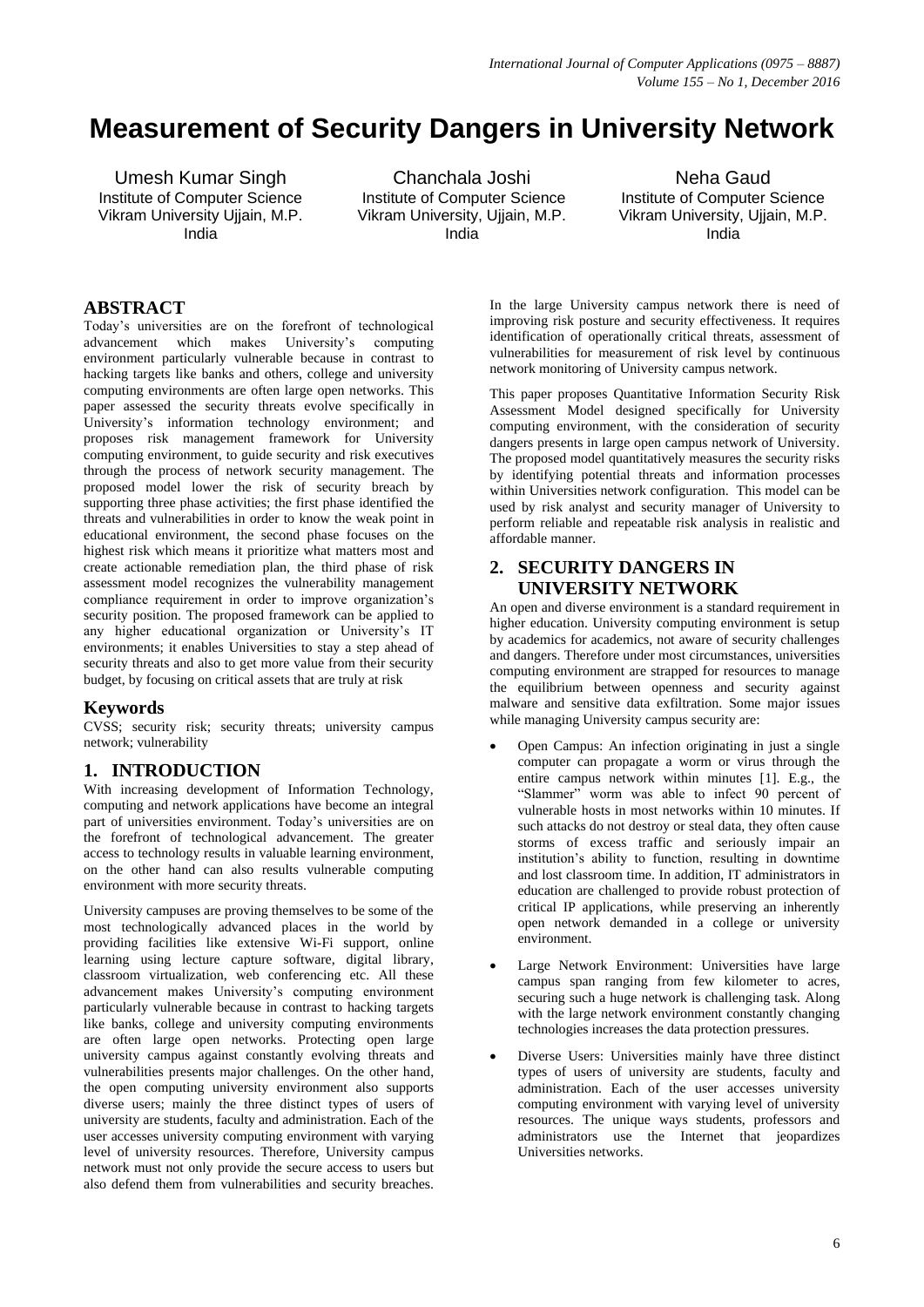- Social Media Security Risks: Universities students are known to be among the most avid users of social networking sites. The social networking frequently leads to the sharing of personal information. Phishers have recognized this and attempt to exploit these factors, making for an alarming risk when students surf Facebook or Twitter.
- P2P Dangers in Higher Ed: One critical security problem, unique to University networks is the use of P2P software. P2P file sharing software provide facility to exchange music, movies, videos, and other files over the Internet; and are mostly used by student populations. But malicious software like viruses, worms and Trojans are regularly distributed using these P2P applications.

The above analysis of Universities computing environment concluded that assessment of security risk is crucial in order to ensure organization's security; and security solutions should be implemented according to the structural features of the campus network and security issues which the campus network faced.

## **3. RELATED WORK**

There are various risk assessment models available, some of which are qualitative while others are quantitative in nature; having a common goal of estimating the overall risk value. [2] OCTAVE (Operationally Critical Threat, Asset and Vulnerability Evaluation), developed by CERT is a model for risk-based infosec strategic assessment and planning. OCTAVE defines assets as including people, hardware, software, information and systems. One of the major drawbacks of OCTAVATE is its complexity and it doesn't allow organizations to quantitatively model risk.

In order to improve security organization system some standard principles are needed, Joshi et. al [3] analyzed the prominent taxonomies of attacks and vulnerability of computer system and network to improve vulnerability categorization and proposed novel approach towards Standardization of Network and Computer [4]. One another prominent risk assessment model is [5] FAIR (Factor Analysis of Information Risk), provides framework for understanding, analyzing and measuring information risk. FAIR is built to address security concern weaknesses. The framework allows organizations to standardize the risk, apply risk assessment, view in total organizational risk, defend risk determination using advanced analysis and understand how time and money will affect the organization's security profile. The main shortcoming of FAIR is the lack of information about methodology and examples of how the methodology is applied.

[6] NIST RMF (National Institute of Standards and Technology's Risk Management Framework) covers a series of activities related to managing organizational risk. [7]TARA (Threat Agent Risk Assessment) is a risk assessment framework created by Intel that helps companies to manage risk by distilling the possible information about security attacks. The major drawback is to be prohibitively expensive

and impractical to defend possible vulnerability. One of the primary tasks of risk assessment process is vulnerability scanning; Joshi et al. [8-9] evaluated the efficiency of web application vulnerability scanners by designing a vulnerable web application. This evaluation assists in choosing vulnerability scanner during first phase of proposed model.

There are numerous risk assessment models; however, there is no mechanism to assist organizations in determining which model is the best to be employed within an organization; also these models considered the security challenges identified in hacking target organizations like banks. Although security risk assessment is crucial for these organizations but these organizations have secure and close network environment. On the other hand, higher educational institutions like Universities where information security risk assessment is major and high priority job are having large and open computing environment. The next section describes the typical scenario of University network environment comprises of diverse small network.

# **4. UNIVERSITY CAMPUS NETWORK SETUP**



#### **Figure1: Network Setup for University Computing Environment**

Figure1 shows the large and open, University campus network setup, comprises of diverse small networks. With the rapid development of technology, universities strive to develop a convenient and valuable learning environment through IT technologies. University large computing environment includes diverse network devices, various software applications and many servers.

# **5. PROPOSED QUANTITATIVE INFORMATION SECURITY RISK ASSESSMENT MODEL**

The main objective behind designing a security risk assessment framework is, "security controls should be selected based on real risks to an organization's assets and operations". Numerous of security risks assessment models are available but University computing environment is differ from other organizations as it is large, open and consists of several small diverse network with various users.

Selecting risk assessment model without analysis, results in implementation of security controls in the wrong places,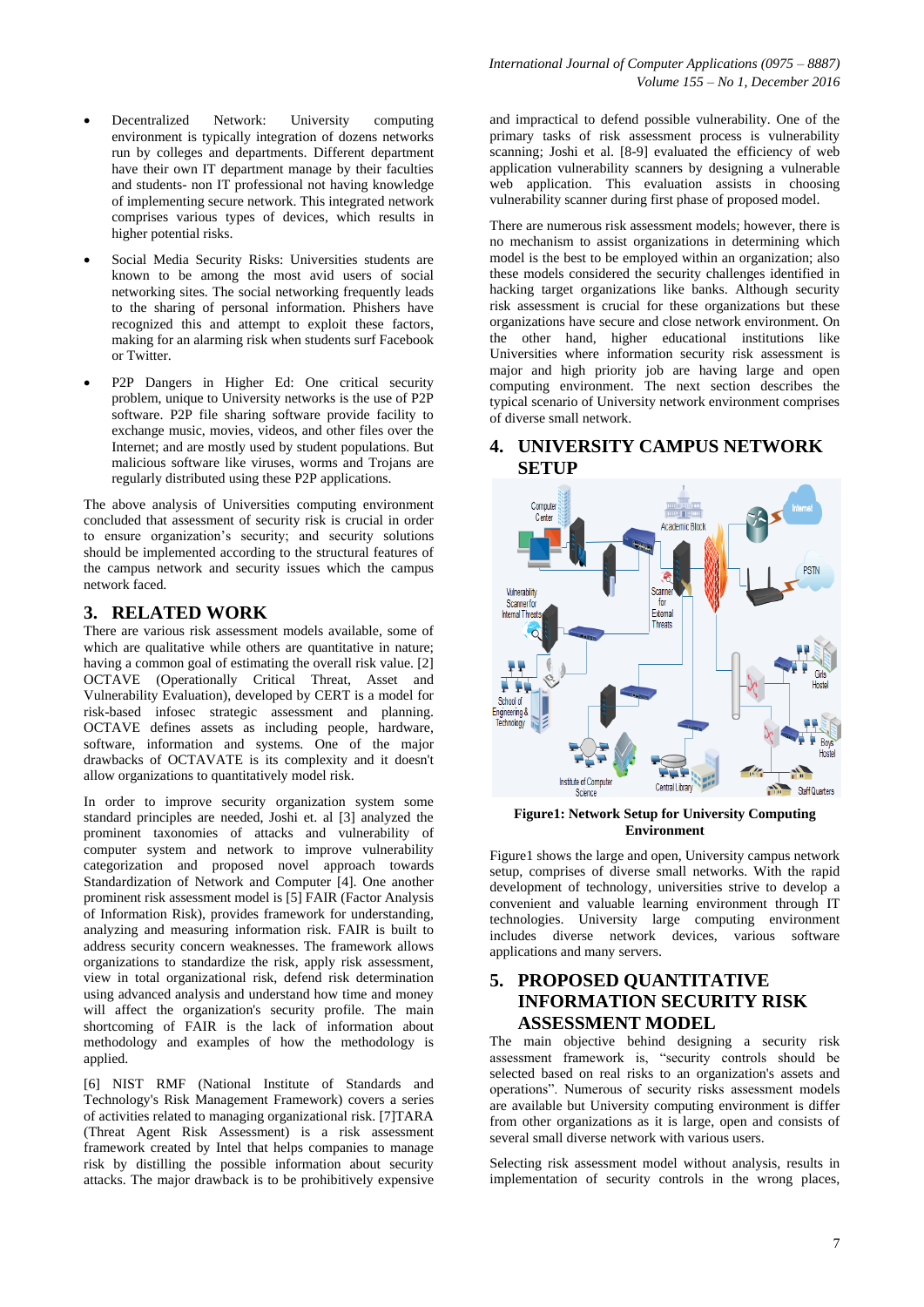wasting of resources and leaving an organization vulnerable to unanticipated threats. The proposed risk assessment model initially analyses what is to be assessed, who needs to be involved and the criteria for quantifying, qualifying, and comparing severity of risks.

The assessment results must be documented properly. The goal of proposed framework is to measure risk level quantitatively that will allow higher educational institutes to understand security risks.

The proposed model is based on the most popular risk frameworks in use today, [OCTAVE\(](http://www.cert.org/octave/methodintro.html)Operationally Critical Threat, Asset, and Vulnerability Evaluation), developed at Carnegie Mellon University.

The proposed framework performs three phase activities to make standard model more absolute, and provides a practical approach which can be used in real educational environment.

Figure2 shows the abstract three phase view of the proposed model:



#### **Figure 2: Three Phase Quantitative Information Security Risk Assessment Model**

The goal of proposed model is to reduce risks of security breach, this means understanding the cause that makes system vulnerable. The first phase focuses on knowing weak points, even in constantly changing and challenging University's environment.

Then the second phase concentrates on understanding which areas are having the highest risks, based on reliable and granular real risk scoring. The proposed framework uses Common Vulnerability Scoring System (CVSS) [10] to validate which vulnerability can be actively exploited.

The third phase pivot along the creation of actionable remediation plan over with University environment's unique factor to and finally generate powerful reporting to track recursive risk measurement activities.

The central of the proposed risk assessment framework is an objective of assessing University's campus network, recursive mechanism that collects input regarding vulnerabilities and threats and produces quantitative risk level that can be measured and treated.

General steps for the proposed framework are: identifying assets and stakeholders, understanding security requirements, assessing vulnerabilities, analyzing the effectiveness of controls, evaluation of risks by estimating frequency and impact of exploit, designing remediation plans and finally drive decisions using powerful reporting.

Figure3 shows the proposed framework for Quantitative Information Security Risk Assessment:



**Figure3: Framework for Quantitative Information Security Risk Assessment**

#### **5.1 Assets and Stakeholders Identification**

The risk assessment techniques require to clearly specifying the assets. This step of proposed model defines the boundaries and contents of the asset to be assessed. In proposed framework information is taken as an asset.

### **5.2 Understanding Security Requirements**

In this step, along with the resources and the information that constitute the system, the boundaries of the IT system will be identified. This step defines the scope of the risk assessment effort and provides information essential to defining the risk. The input for this step is information about hardware, software, data and information, network connections and system interfaces; and the output is a document that describes system mission, system boundary, system functions and information about criticality and sensitivity of data.

# **5.3 Threats and Vulnerabilities Identification**

In this step, threat scenarios will be created, by listing the most common combinations of attack paths, attack goals and attack actor (attackers or hackers), that might lead to the compromise an asset.

#### **5.4 Analysis of Effectiveness of Controls**

In this step of assessment technical controls like authentication and authorization, intrusion detection, network filtering and routing, and encryption are considered and a document is prepared as an output which describes the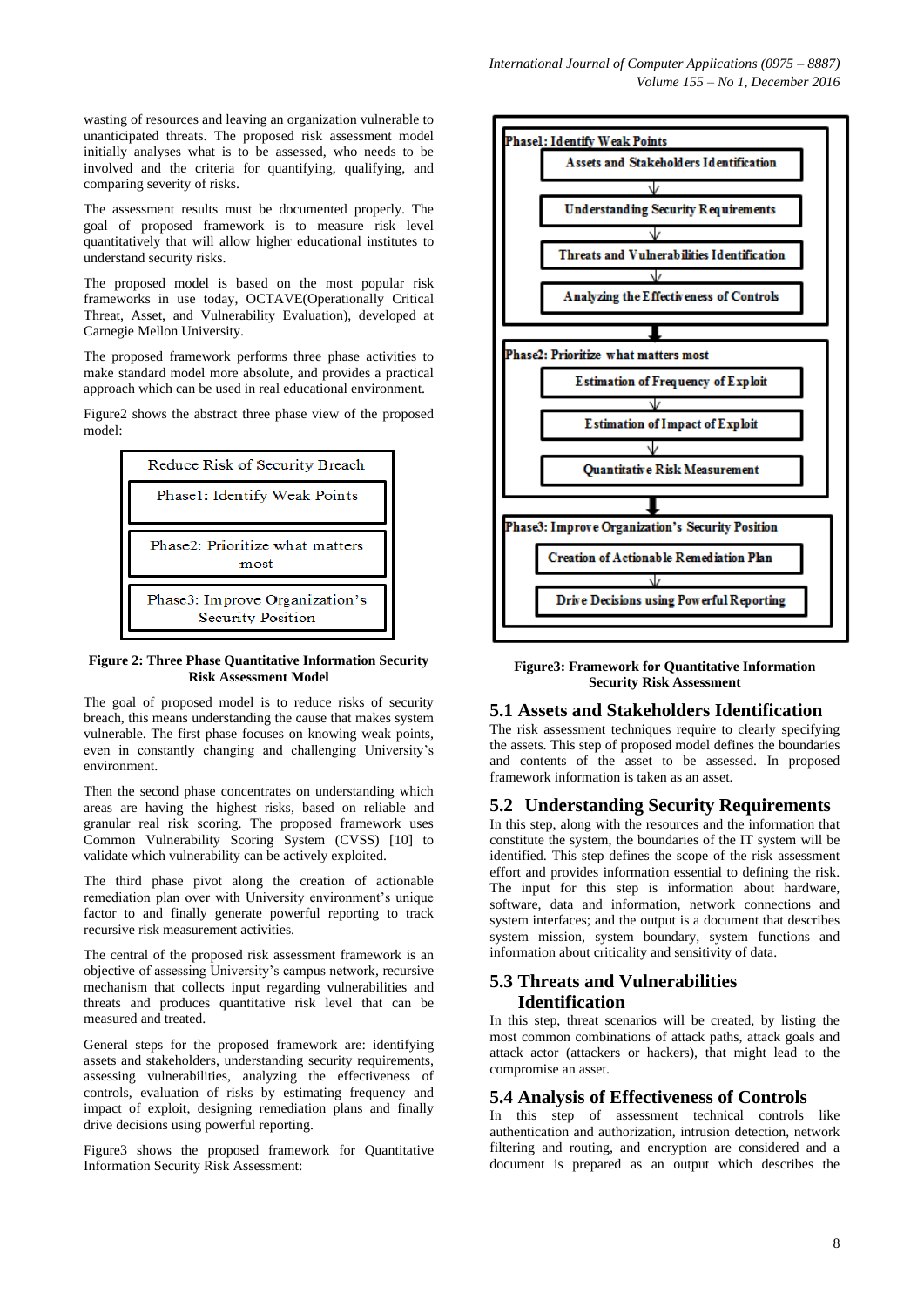effectiveness of system in defending against the particular threats.

## **5.5 Estimation of Frequency of Exploit**

In this step, the likelihood that a vulnerability can be exploited by the attacker is determined. Frequency of exploit will be calculated using mathematical formula and will be used in determining the quantitative security risk magnitude.

## **5.6 Estimation of Impact of Exploit**

The impact can be measured by using Confidentiality Impact, Integrity Impact, and Availability Impact metrics of the CVSS [12]. The impact estimates how exploitation of a configuration issue could directly affect a targeted system and reflects the degree of loss of confidentiality, integrity, and availability. This step measures the impact of exploit onto the system.

## **5.7 Quantitative Risk Measurement**

By the convergence of frequency and impact of exploit, quantitative security risk level can be measured. With the calculated risk magnitude the qualitative risk level can be determined in the range low to high. This risk level will be further used in creation of remediation plans.

## **5.8 Creation of Actionable Remediation Plan**

Risk magnitude calculated in previous step prioritize the vulnerabilities which assists in defining remediation plans to validate identified vulnerabilities in order to improve system's security level. Second phase of the proposed identifies the areas are having the highest risks using Common Vulnerability Scoring System (CVSS) [10]. This risk magnitude can be used to estimate which vulnerability can be actively exploited and remediation plans will be designed using this information.

# **5.9 Drive Decisions using Powerful Reporting**

After completion of risk assessment procedure the results should be documented in an official report format. This report will help senior management, the mission owners in making decisions on policy, procedural, budget, and system operational and management changes. As risk assessment is recursive procedure, this final generated report will be used as an input of phase1 of proposed framework in the next cycle of risk assessment procedure.

# **6. EVALUATION OF PROPOSED QUANTITATIVE INFORMATION SECURITY RISK ASSESSMENT MODEL**

In this section, the proposed model is evaluated for University computing environment. University's network environment is continually expanded and updated, its components changed, and its software applications replaced or updated with newer versions. These changes indicate that new risks will emerge and the previously mitigated risks may again become an issue. Thus, the risk management is ongoing and evolving process. This section emphasizes the good practice and need for an ongoing risk evaluation and assessment.

The first phase of the proposed framework identifies the weak point of the system, which already discussed briefly in section II of the paper. The next phase prioritizes the security vulnerabilities according to the risk magnitude. The first step in quantitative risk level measurement is identification and

assessment of vulnerabilities. The next subsection describes the vulnerability scanning method in University computing environment (network setup shown in Figure1).

## **6.1 Network Vulnerability Scanning**

Proactive network security finds the holes in network before the attackers do. Vulnerability scanning helps to protect system against both internal threats such as malicious users within the network and external threats like attackers and worms [12]. A network scanner identifies vulnerabilities which are present in the system. The scan results will depend on the placement of the scanner in organization's network. Vulnerability can only be detected if the scanning host has access to the vulnerable service [13]. Since scanning through a router or firewall could hide internal vulnerabilities, it is best to place the scanner inside the firewall so it can scan for both internal and external vulnerabilities, as shown in the placement of the blue scanner in the diagram below. The red scanner in the Figure1 can only scan for external vulnerabilities. Vulnerability scanning method involves the creation of attack scenario by listing the most common combinations of attack paths, attack goals and attack actor (attackers or hackers), that might lead to the compromise an asset.

In the next step of the second phase frequency and impact of identified vulnerabilities are calculated using mathematical formula. Risk magnitude depends on the likelihood of the exploit, as the more frequent occurrences of vulnerability make system riskier; also, the Frequency of vulnerability depends on the date of emergence of vulnerability in the system [14]. The frequency and quantitative risk level of vulnerabilities determined by using the mathematical equations of Quantitative Security Risk Level Estimation Model [15], that computed temporal and environmental metrics to augment base CVSS scores and then derived a final risk value. The quantitative risk level score is ranging from 0 to 10; this numerical score can then be translated into a qualitative representation (such as low, medium, high, and critical) to help organizations properly assess and prioritize their vulnerability management processes.

During the third phase of the proposed model, risk magnitude is measured by convergence of calculated likelihood of exploit and impact of exploit onto the system. Determined risk magnitude further used in the creation of remediation plans to validate identified vulnerabilities in order to improve system's security level. And finally, the risk assessment results are documented in an official report format which help senior management, the mission owners in making decisions on policy, procedural, budget, and system operational and management changes. As risk assessment is recursive procedure, this final generated report will be used as an input of phase1 of proposed framework in the next cycle of risk assessment procedure.

## **7. CONCLUSION**

This paper proposed Quantitative Information Security Risk Assessment framework for University's Computing Environment. The goal of proposed model is to reduce risks of security breach, this means understanding the cause that makes system vulnerable. The proposed framework consists of three phases; in the first phase weak points of the system are identified and the threats and vulnerabilities are assessed by designing attack scenario specifically for higher educational institution's environments; in the second phase, risks are prioritized in order to create actionable remediation plan; the third phase of risk assessment model recognized the vulnerability management compliance requirement in order to